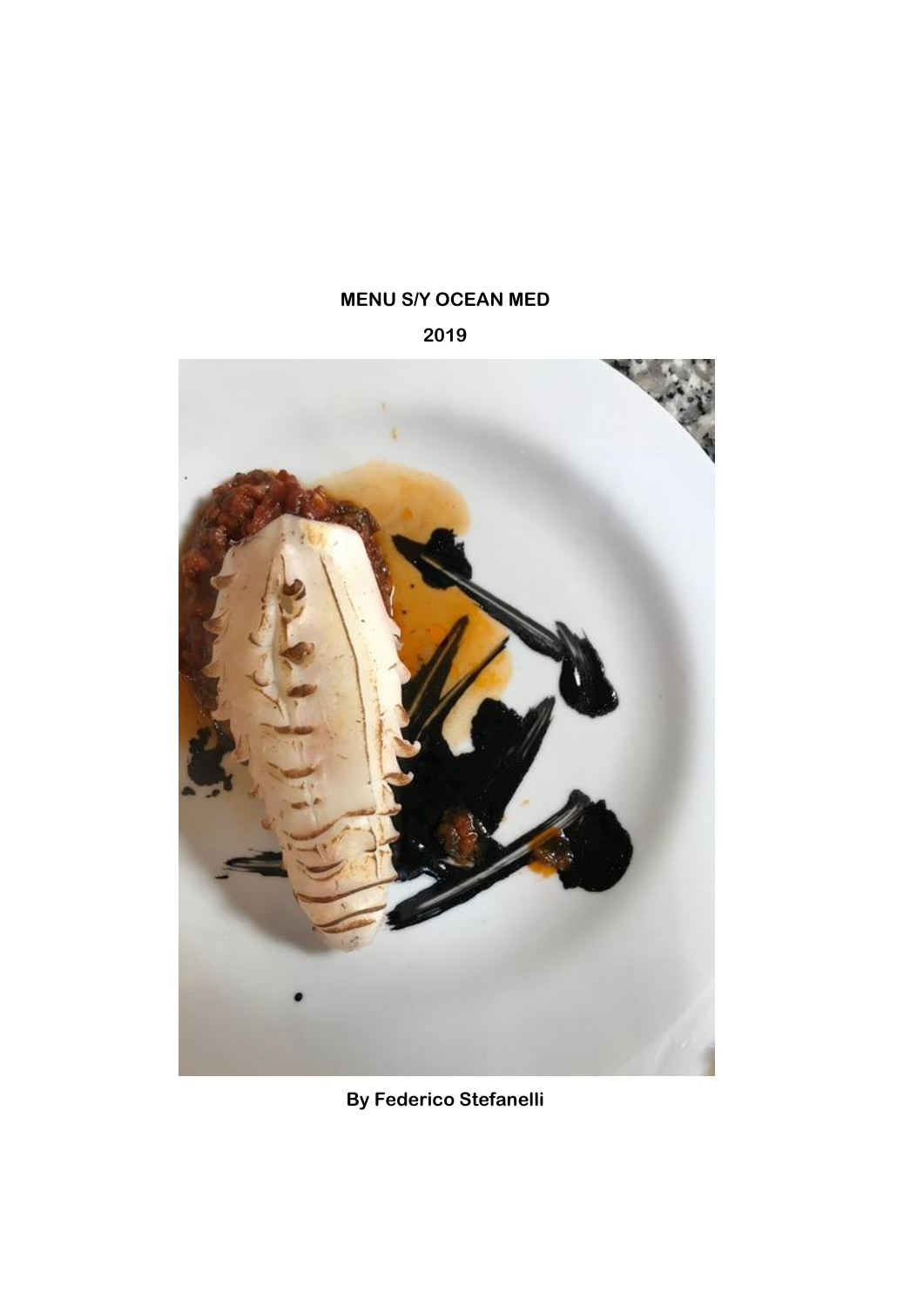### **BREAKFAST**

FRESH JUICES,SMOOTHIES,DETOX JUICES WHITE YOGURTH,HOMEMADE MUESLI ,GRANOLA AND FRESH CROISSANTS SEASONAL AND LOCAL FRUITS EGGS,BACON ,CHEESE AND CHARCUTERIE

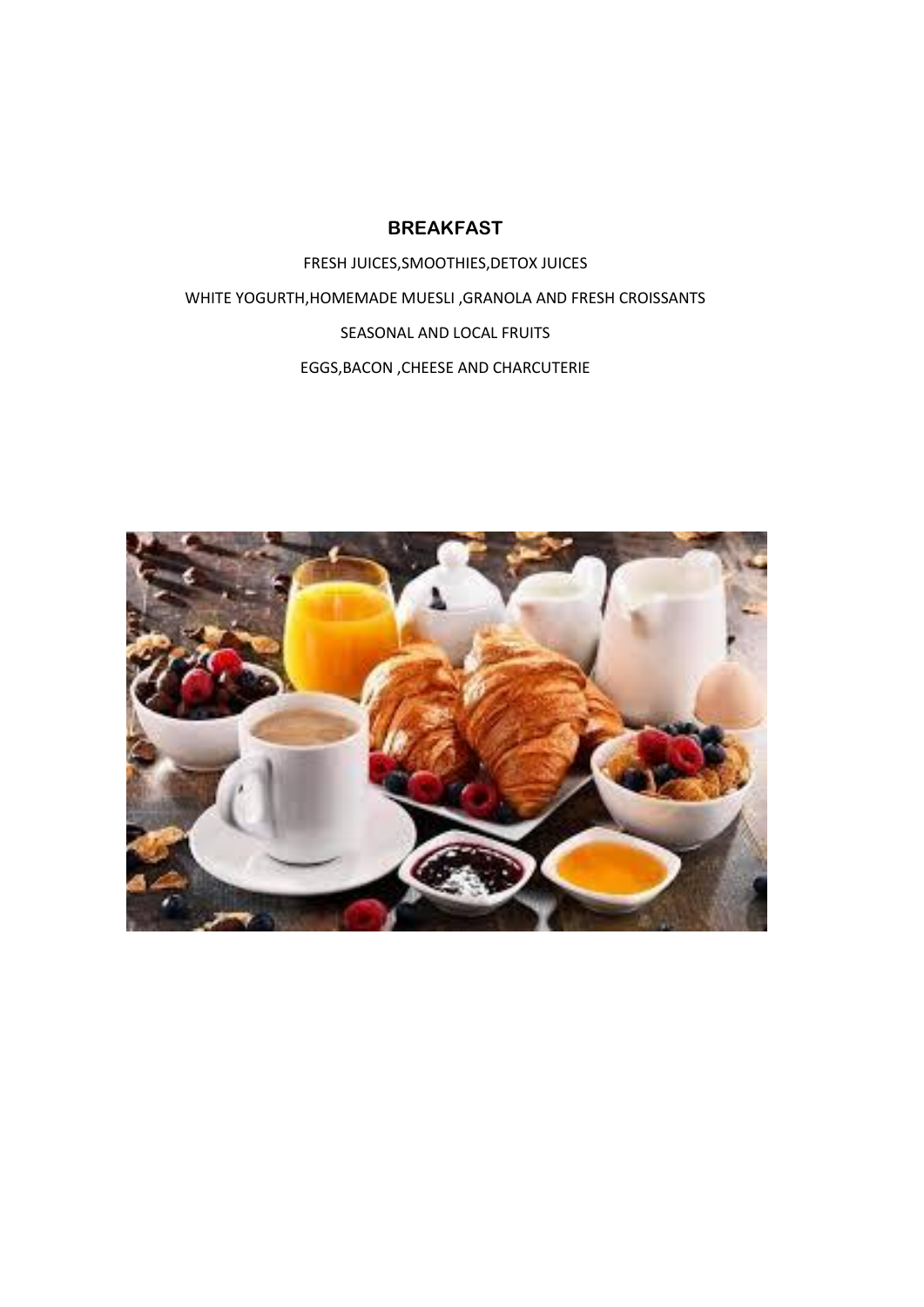



#### ST JACQUES SASHIMI WITHSEAWEED

CHAMPIGNON "CARPACCIO"WITH BABY SPINACH SAUCE AND PARMESAN CHEESE

"PENNE ALLA CARLOFORTINA"

RASPBERRIES "SEMIFREDDO"

## **DINNER**

VALENCIAN FISH SALAD "ESGARRAET"

HOMEMADE RICOTTA GNOCCHI WITH SHRIMPS

ST PETER FISH FILET WITH AZAFRANE SAUCE

CHOCOLATE MOUSSE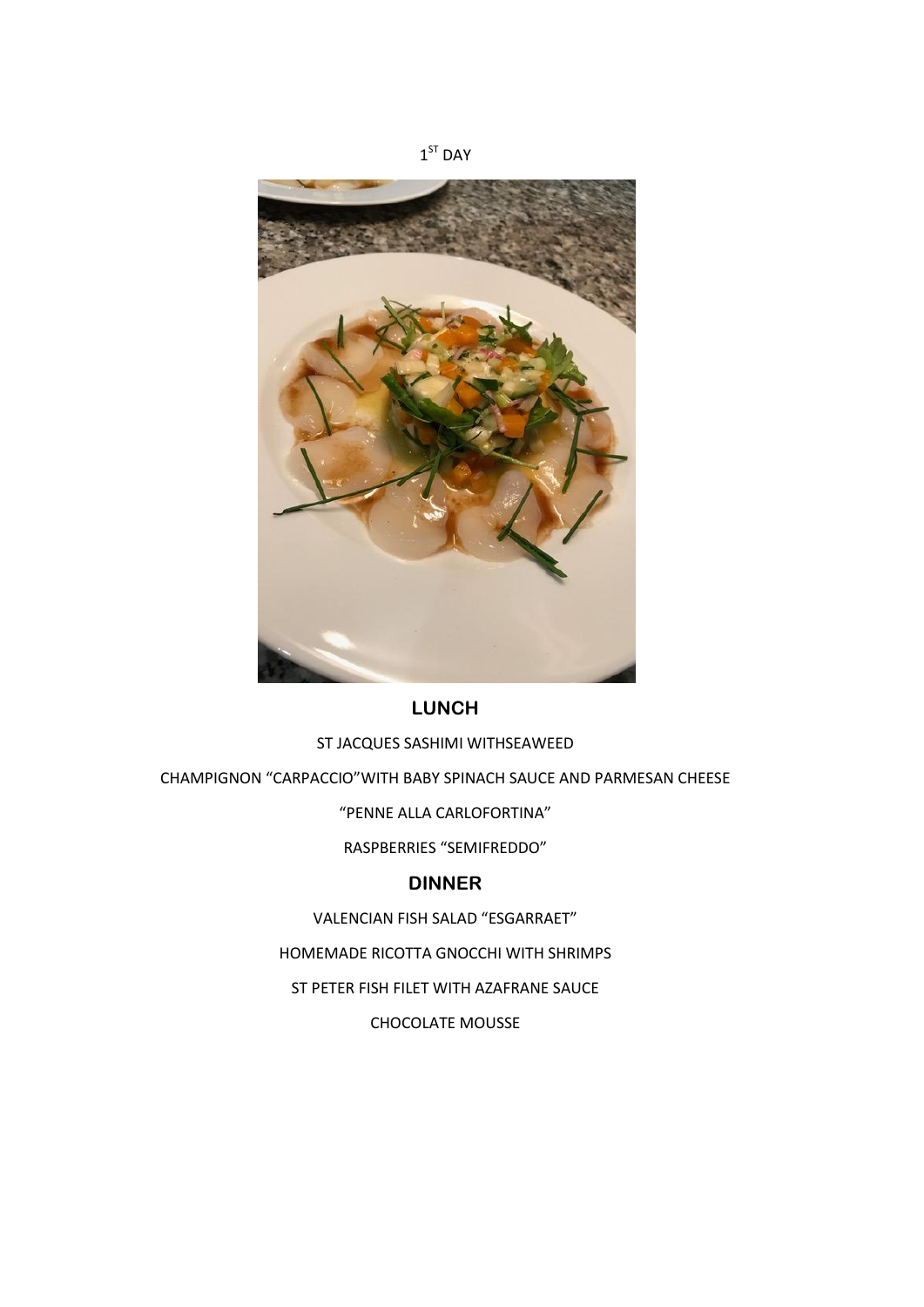

ICED GAZPACHO SOUP WITH CUCUMER CURRY AND COCONUT MILK VALERIAN SALAD WITH APPLE AND YOGURTH SAUCE SUMMER"PARMIGIANA" PEAR "SORBETTO"

## **DINNER**

MACKEREL FILET IN HOT ORANGE SAUCE

SAUTED ST JACQUES ON A SPINACH BROTH

LOW TEMPERATURE "BACALA" WITH ZUCCHINI SAUCE

PAVLOVA CAKE

2<sup>ND</sup> DAY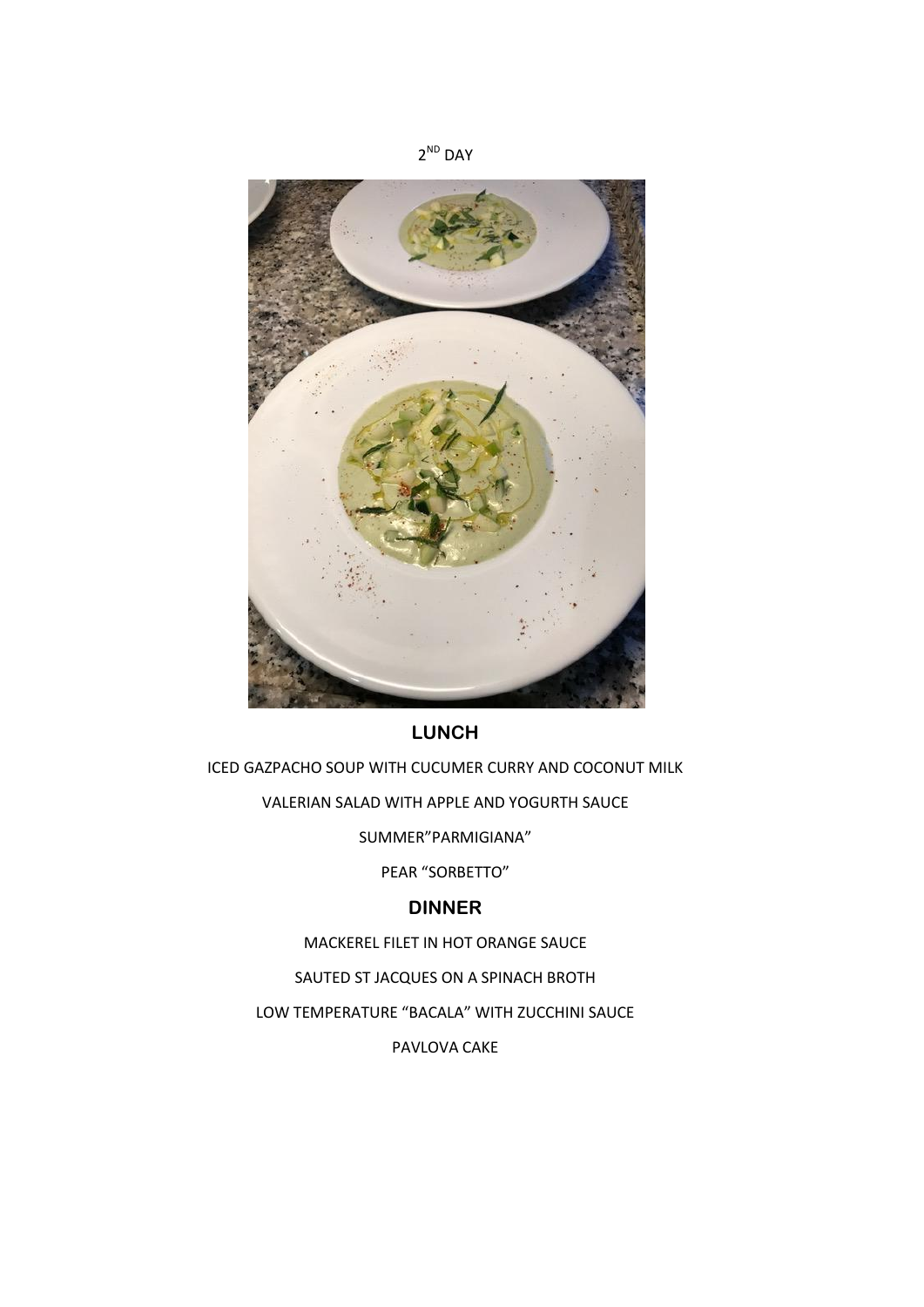



SHRIMPS AND MANGO

"PULPO FEIRA"

"TROFIE ALLA GENOVESE"

STRAWBERRY"MILLEFOGLIE"

#### **DINNER**

ST JACQUES BROCHETTE WITH BACON

PURPLE "VELLUTE' "WITH CELERY AND SALMON EGGS

SNAPPER WITH SHELL FISH

APPLE STRUDEL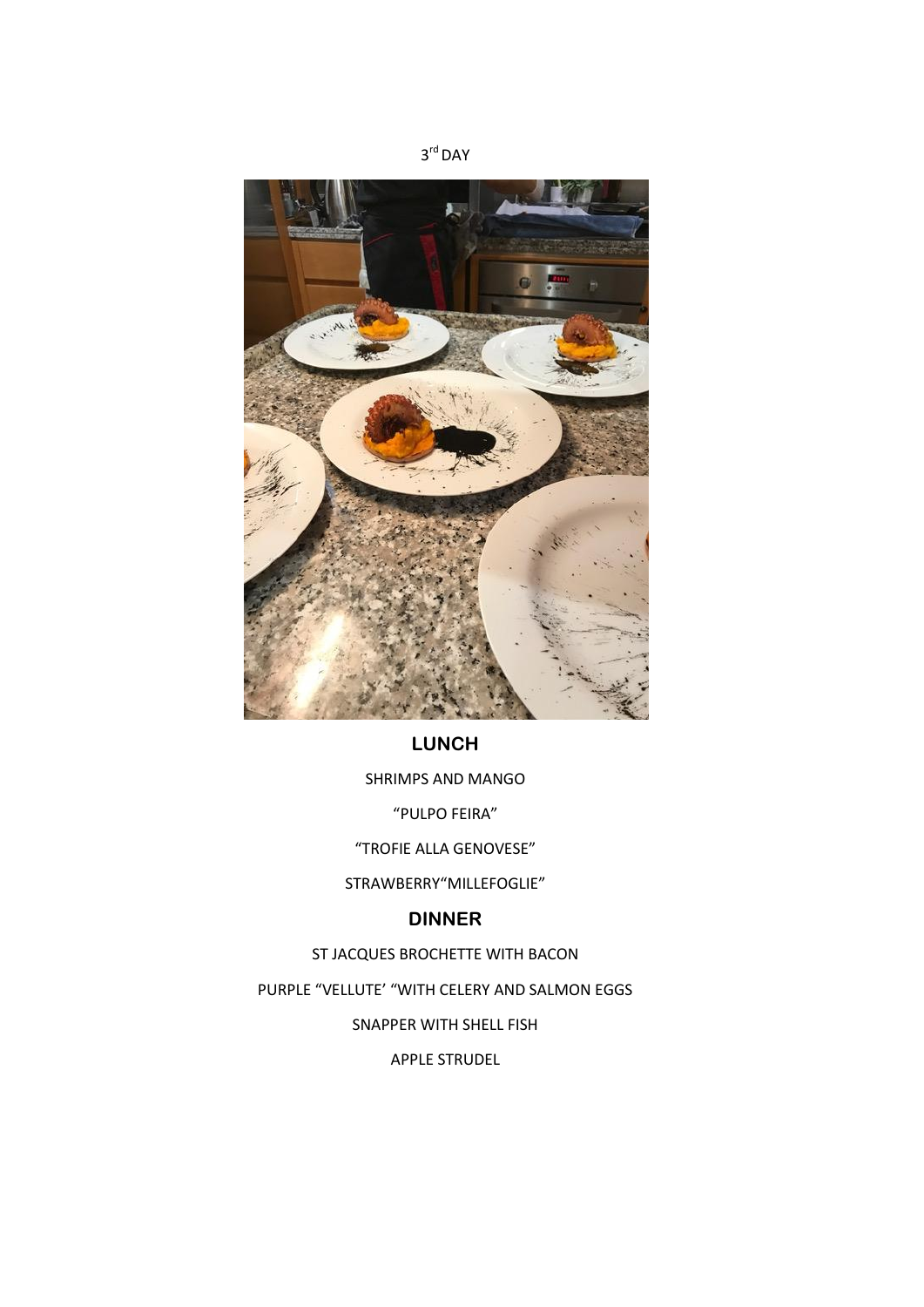

ARTICHOKES "ALLA ROMANA" SUMMER "RATATOUILLE" FENNEL ,ORANGE AND BLACK OLIVE SALAD

STRAWBERRY"SEMIFREDDO"

### **DINNER**

BEEF "CARPACCIO"WITH BLACK TRUFFLE

"RISOTTO AI PORCINI"

CALF ROLL WITH MUSCHROOM AND ALMONDS

CHOCO-TIRAMISU'

4 TH DAY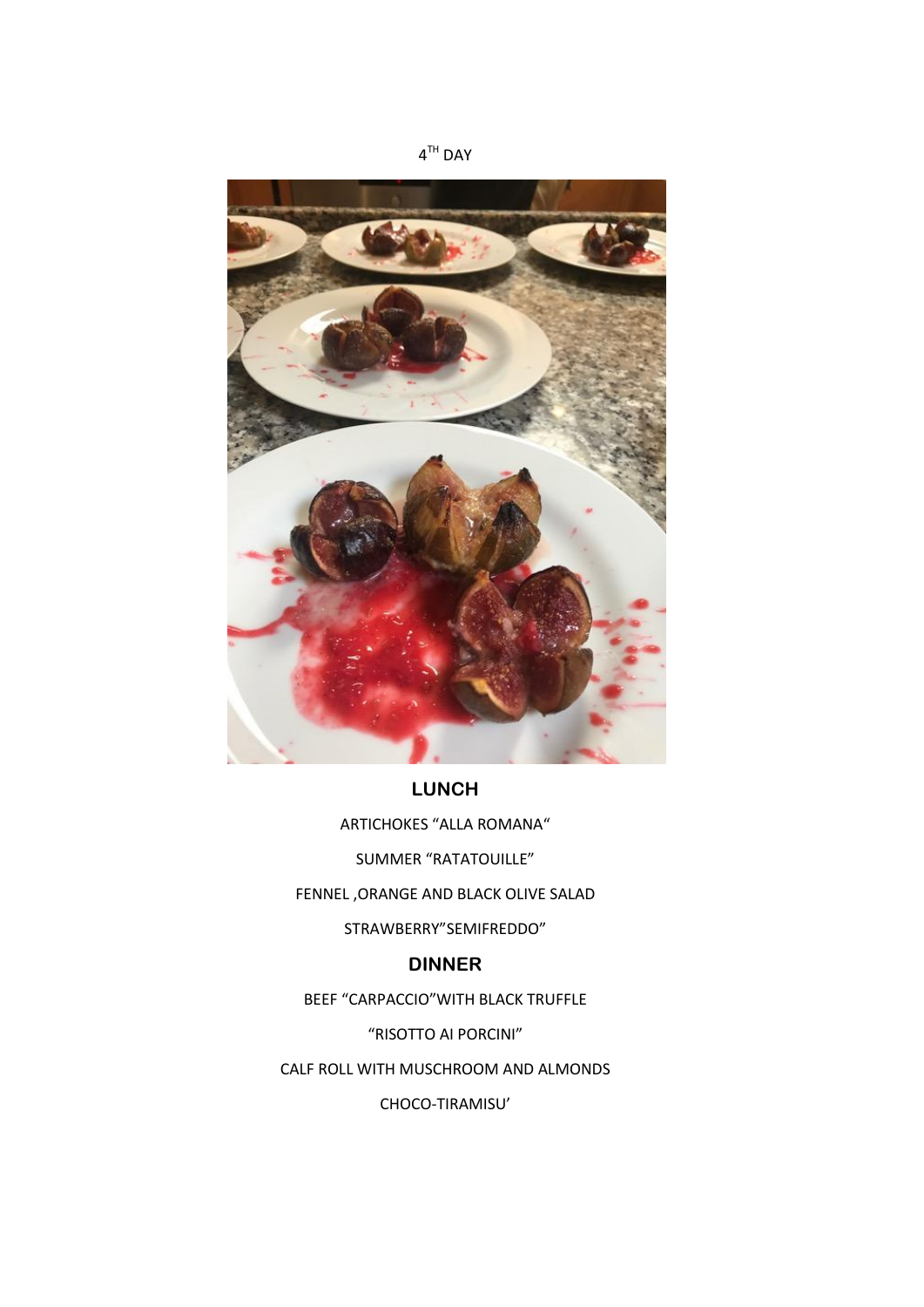

GAZPACHO WITH AVOCADE SHRIMPS "CRUDITE'" "SPAGHETTI ALLE VONGOLE" "SALAME AL CIOCCOLATO"

## **DINNER**

VEGIE "RAVIOLI" WITH SUMMER VEGETABLES RASPBERRIES,GOAT CHEESE AND BEET SALAD SEABASS FILET NWITH THIME AND OLIVES OVEN COOKED FIGS WITH ALMONDS AND BUTTER CREAM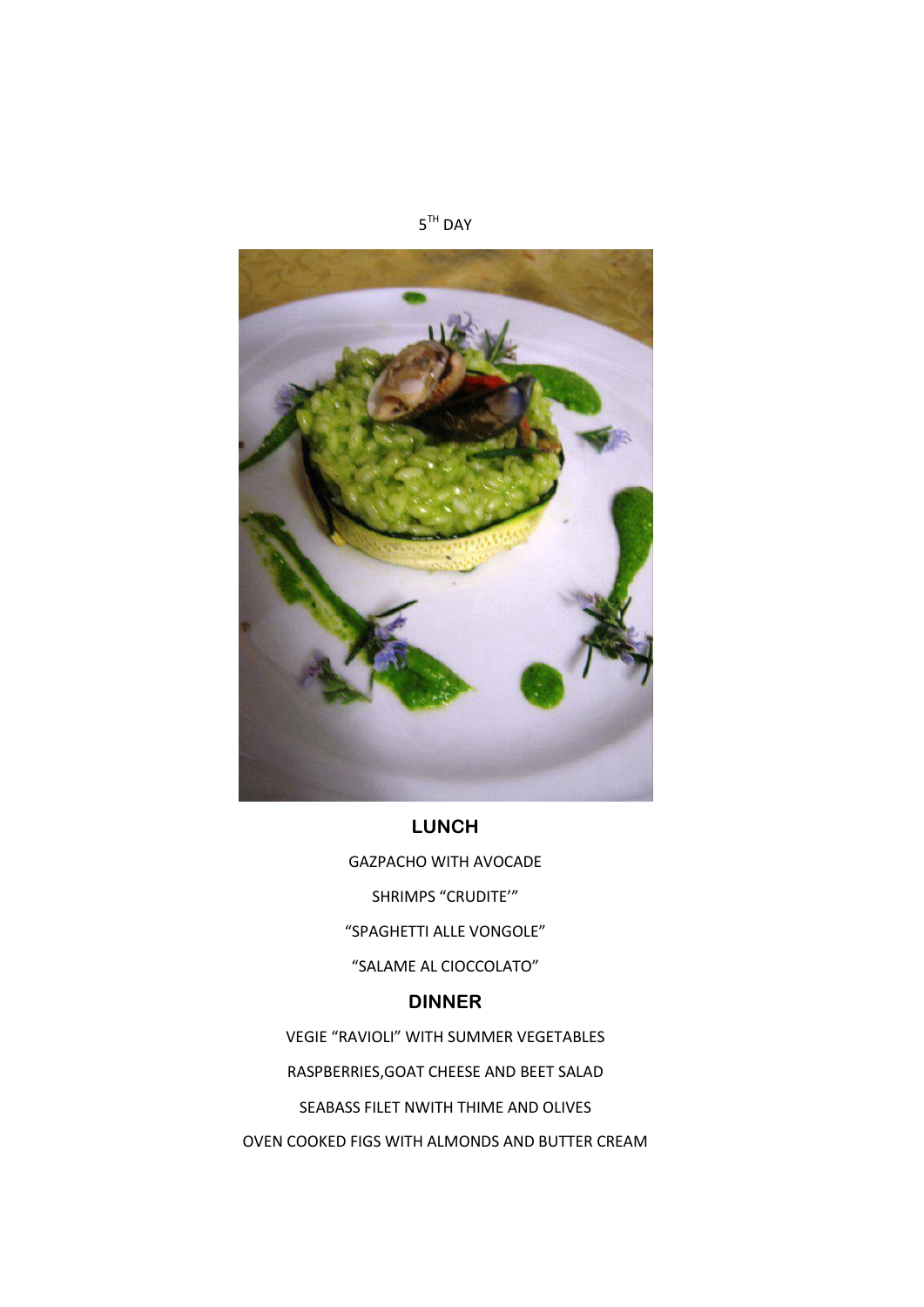

"ST JACQUES GRATIN"

GRAVLAX SALMON SALAD WITH PINK POTATOES

"PACCHERI ALLA NORMA"

#### MELON ICED SOUP

#### **DINNER**

CALF "INVOLTINI"WITH MOZZARELLA CHEESE AND OLIVES PATE'

YELLOW CURRY WITH TOFU AND CRUNCHY VEGETABLES

ROSSINI STYLE TENDERLOIN

CHEF ICECREAM "VIENNETTA"